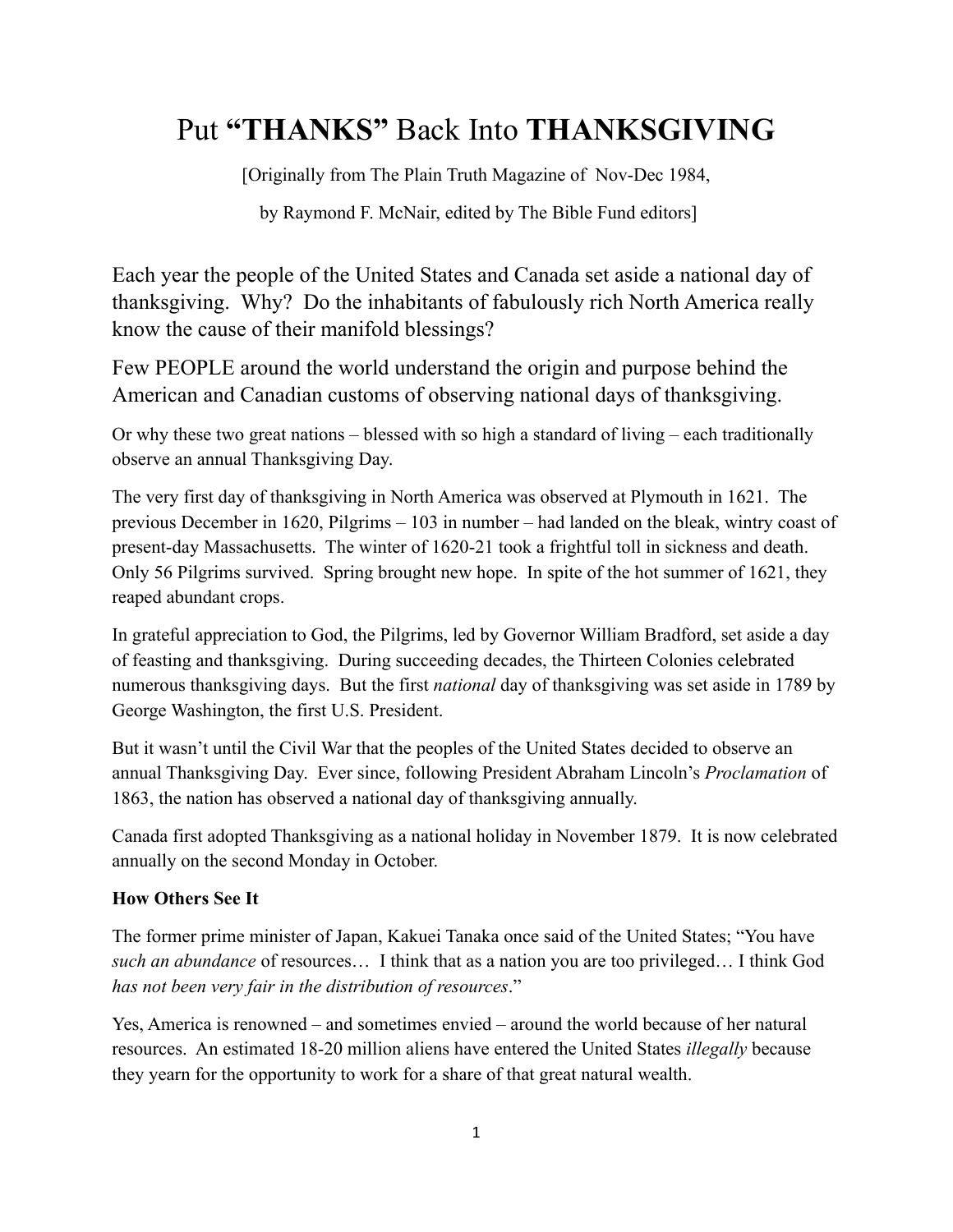Today, all too many who do share in the overflowing "horn of plenty" fail to consider the warning of American author John Steinbeck. He once remarked, "If I wanted to destroy a nation I would give it *too much* and I would have it on its knees, miserable, greedy and sick."

How many in the United States and Canada have been corrupted by their superabundance to the neglect of the genuine poor around them? The number of homeless continues to grow, with more people living on the street or out of their cars. Yet, our Western society seems incapable of dealing with this problem.

Did North Americans acquire their national blessings of and by themselves – by superior intellect, by diligent application, by wisdom and might? Or were these overflowing blessings given by a Higher Power for a great purpose?

President Lincoln's *Proclamation* of April 30, 1863, during the tragic American Civil War, reveals the answer to these questions: "It is the duty of nations, as well as of men, to owe their dependence upon truth, announced in the Holy Scriptures and proven by all history, that those nations only are blessed whose God is the Lord… *We have been the recipients of the choicest blessing of heaven*," said Mr. Lincoln. "We have been preserved, these many years, in peace and prosperity. We have grown in *numbers, wealth* and *power* as no other nation ever has grown; but *we have forgotten God*."

And, in his Thanksgiving *Proclamation* of October 3, 1863, President Lincoln said; "No human counsel hath devised, nor hath any mortal hand worked out these great things. They are the gracious gifts of the most high God…"

Mr. Lincoln, who had for years diligently studied the Bible, knew the real source of America's wealth.

## **A Warning for Today**

Nearly 3,000 years ago, a wise national leader – Moses was his name – foresaw our day. He foresaw that the descendants of the ancient nation of Israel, like all nations, would soon forget the true source of their blessings. In his warning, he foretold that the ancient people of Israel were destined to inherit "goodly cities… and houses full of all good things… wells… vineyards and olive trees… When thou shalt have eaten and be full [as on Thanksgiving Day]; then *beware*," said Moses, "*lest thou forget the Lord*…" (Deut 6:10, 12, Authorized Version).

Moses' description of ancient Israel's national blessings is a prophetic description of what is happening to the modern-day peoples of the United States and Canada: "For the Lord your God," said Moses, "is bringing you into a good land, a land of brooks of water, of fountains and springs, that flow out of the valleys and hills; a land of wheat and barley, of vines and fig trees and pomegranates, a land of olive oil and honey; a land in which you will eat bread without scarcity, in which you will lack nothing; a land whose stones are iron and out of whose hills you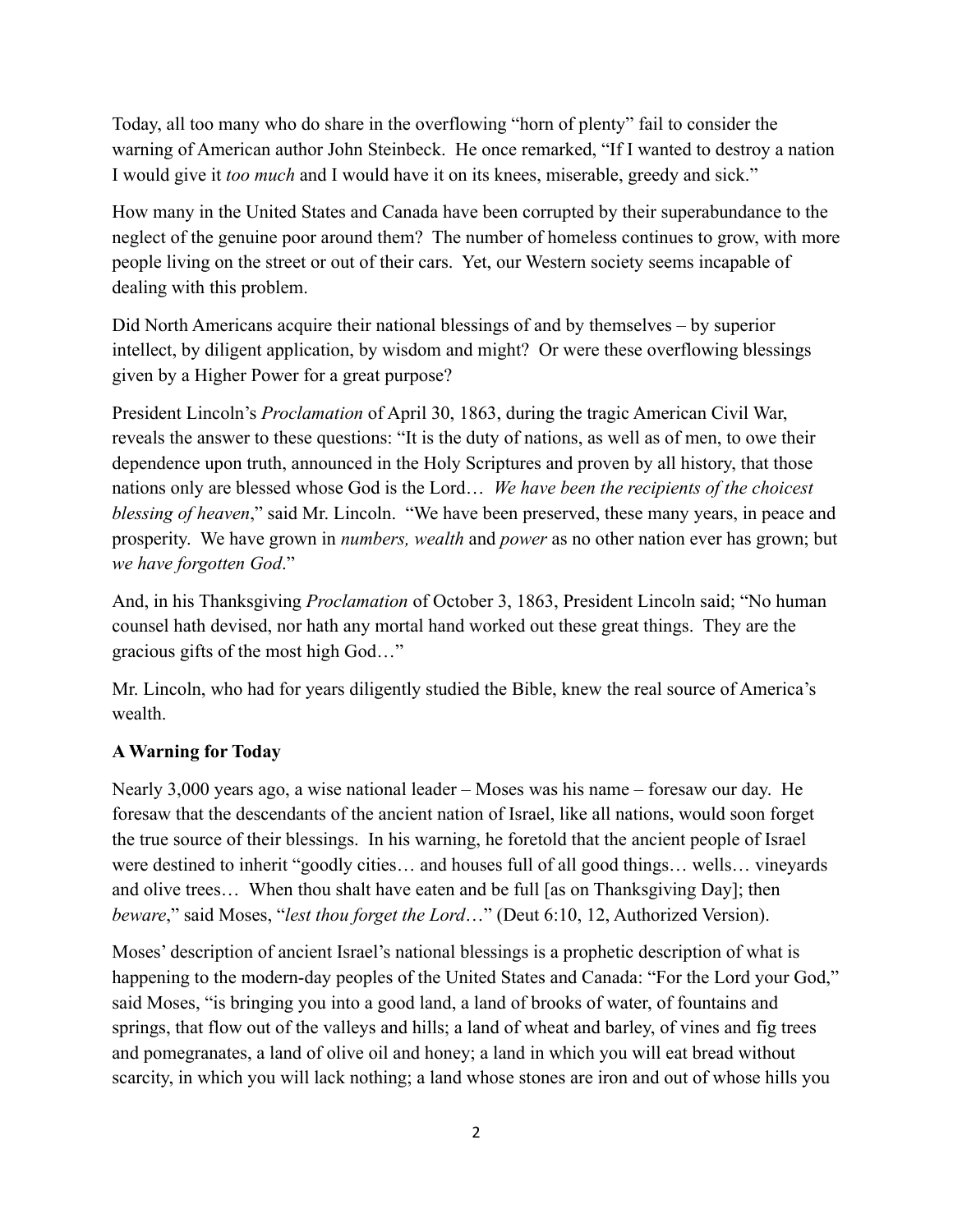can dig copper. When you have eaten and are full, then you shall bless the Lord your God for the good land which He has given you" (Deut 8:7-10, Revised Authorized Version).

Then God also inspired Moses to add this solemn warning: "Beware that you do not forget the Lord your God by not keeping His commandments, His judgments, and His statutes which I command you today, lest – when you have eaten and are full, and have built beautiful houses and dwell in them; and when your herds and your flocks multiply, and your silver and your gold are multiplied, and all that you have is multiplied; when your heart is lifted up, and you forget the Lord your God… you say in your heart, 'My power and the might of my hand have gained me this wealth.' And you shall remember the Lord your God, for it is He who gives you power to get wealth… Then it shall be, if you by any means forget the Lord your God, and follow other gods… you shall surely perish… because you would not be obedient to the voice of the Lord your God" (Deut 8:11-20).

As a whole, the peoples of North America have been blessed with the highest standard of living of any people in the entire history of mankind. But we need to bear in mind an important principle that the founder of true Christianity declared: "For unto whomsoever much is given, of him shall be much required" (Luke 12:48, Authorized Version).

President Calvin Coolidge once gave similar advice: "Prosperity is only an instrument to be used, not a deity to be worshipped." He added: "No person was ever honored for what he received. Honor has been the reward for what he gave."

True, the great "have nations" unselfishly helped the needy after World War II. But have we in North America and elsewhere done all we should have done? Did we do it altogether unselfishly? (It should be clearly understood that when food is freely given care should be taken to see that, firstly, it reaches the truly needy, not the indolent; and, secondly, that it reaches those for whom it is intended, instead of being siphoned off by the greedy, to further enrich themselves.)

Now look at how we have treated our own national inheritances.

No matter where we live, we find pollution of food, water, soil and the very air we breathe. But the worst pollution of all is *mind pollution*. Vast areas of the world are fed a constant stream of violence, illicit sex and sensationalism by way of television and other media emanating from the United States of America. Newsstands and now television are loaded with pornographic material. Homes by the thousands break up each week in divorce. And modern societies murder (abort) millions of unborn infants each year!

There are the twin scourges of drug abuse (with millions destroying their minds through everincreasing drug and opioid addiction) and drunkenness. Millions die prematurely, victims of heart and artery disease, cancer, stroke and accidents. Is this the legacy that America will be